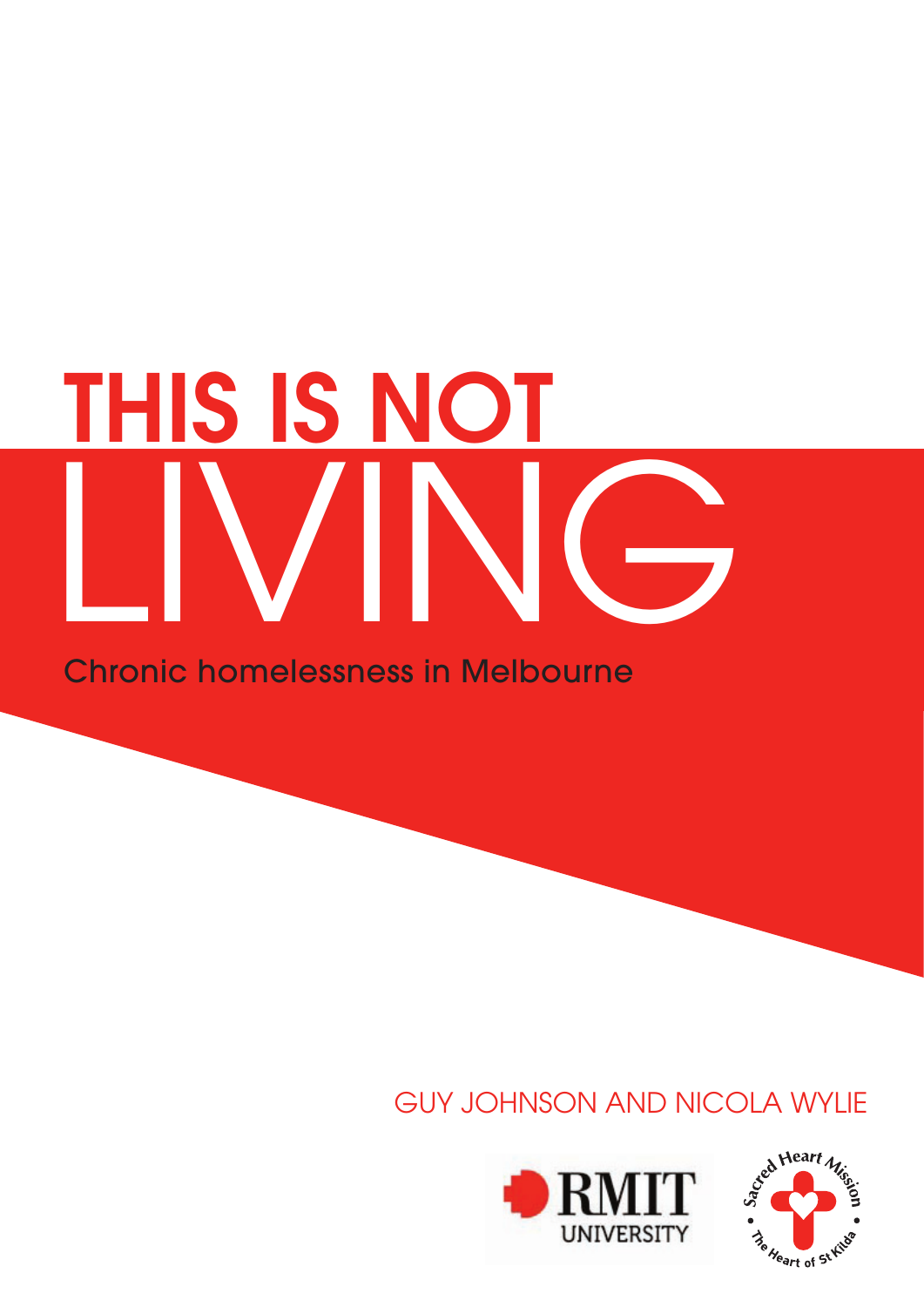Dr Guy Johnson is a Research Fellow at the Australian Housing and Urban Research Institute, RMIT University.

Nicola Wylie is the J2SI Project Officer at Sacred Heart Mission.

Our thanks to Hellene Gronda, Chris Middendorp, Sue Grigg and the participants who kindly offered their time and assistance.

We have changed people's names and various personal details to ensure confidentiality.

Sacred Heart Mission would like to thank the following for their financial support of J2SI: Lord Mayor's Charitable Fund The Peter and Lyndy White Foundation RE Ross Trust William Buckland Foundation managed by ANZ Trustees Victorian Government St Mary's Parish East St Kilda AndyInc Foundation Limb Family Foundation Carbini Health Orcadia Foundation

Service partners RMIT University and the Australian Housing & Urban Research Institute Alfred Health Psychiatric Services Department of Human Services Windana Drug and Alcohol Recovery Melbourne Institute of Applied Economic & Social Research Mental Illness Fellowship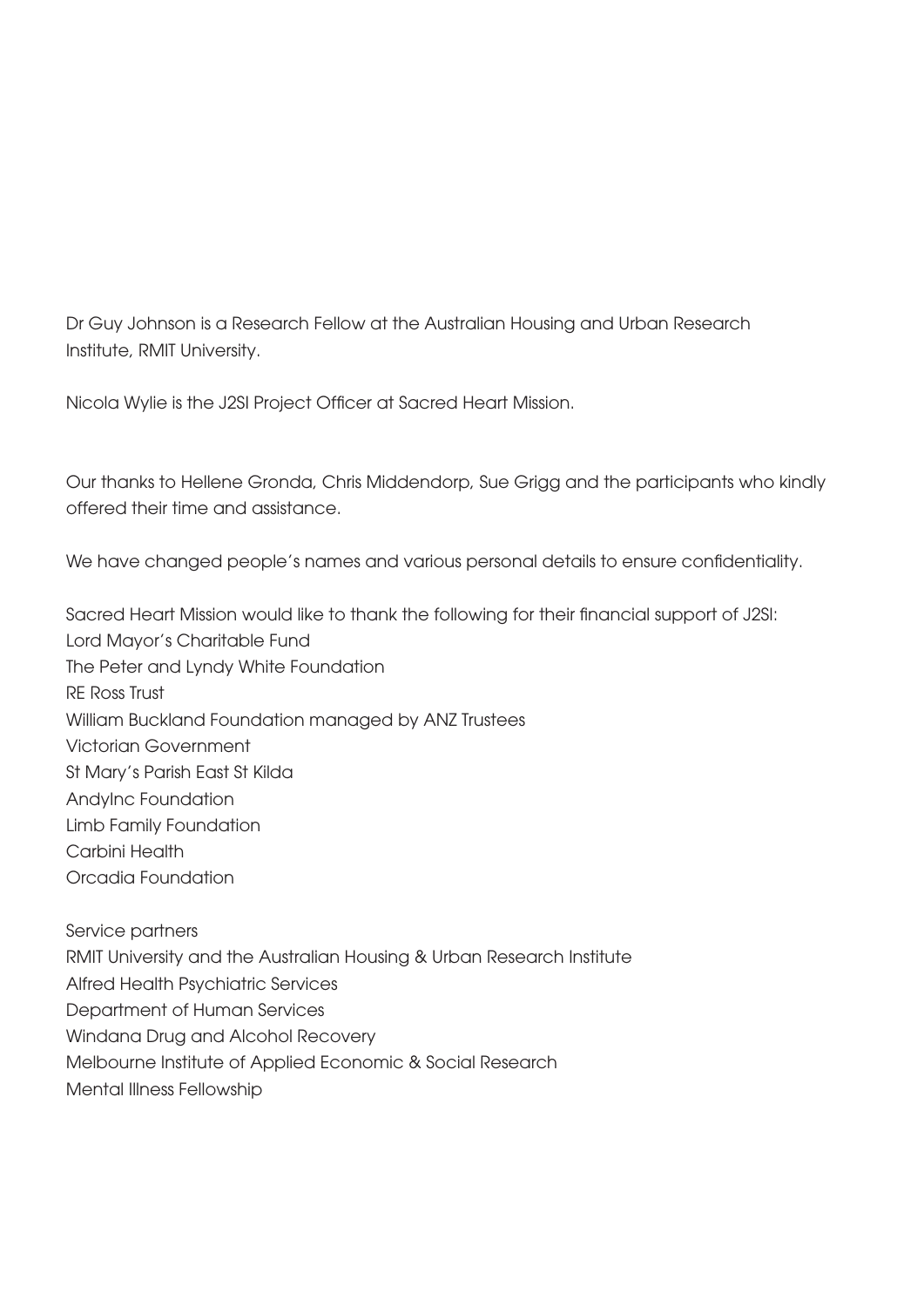IT'S A 'CATCH 22' SITUATION YOU KNOW. HOMELESSNESS DRAGS YOU DOWN AND THE LONGER YOU'RE DOWN WITHOUT ANY OPPORTUNITY OR ANYTHING GOOD HAPPENING, THE MORE IT CAN HAVE AN IMPACT. Jason (38)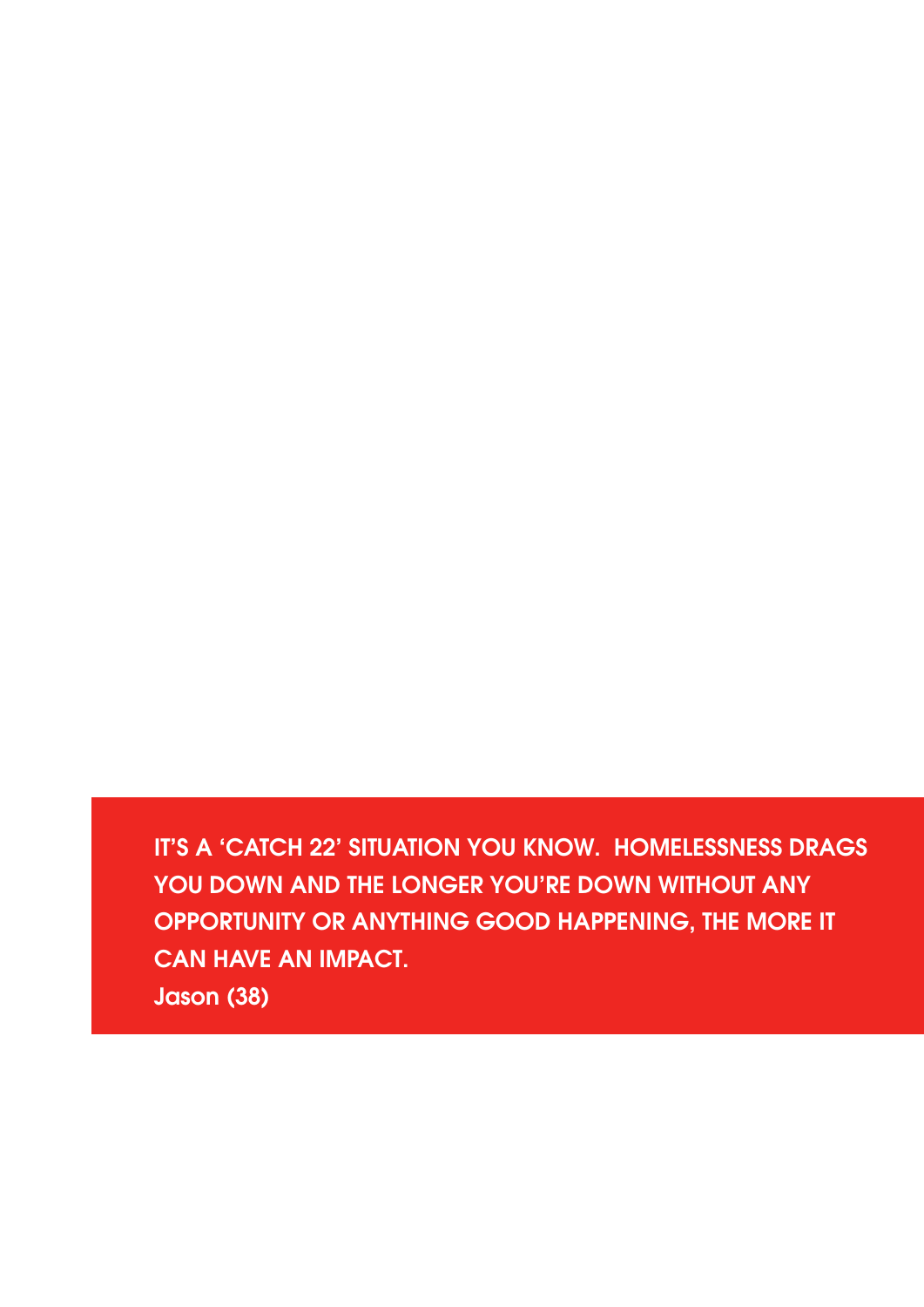### CHRONIC HOMELESSNESS AND THE JOURNEY TO SOCIAL INCLUSION

Thousands of Australians become homeless at some point in their lives. For many, homelessness is a relatively short experience and they quickly move on with their lives. Others find themselves entrenched in homelessness for years. Researchers and policy makers often refer to this group as 'chronically homeless'. People who experience chronic homelessness have high rates of physical and mental health problems, substance abuse issues and histories of traumatic life experiences. They are more likely to sleep rough for long periods of time and most find it difficult to access the services they require. As a group they often have few, if any family or mainstream connections, and while some endure acute isolation, others become deeply mired in the homeless subculture.

The economic and social costs of chronic homelessness are significant and reducing the number of people who experience chronic homelessness is now a major policy focus in many Western countries including Australia.

Journey to Social Inclusion (J2SI) is a three year initiative that aims to improve the health, wellbeing, and the social and economic participation of people who are chronically homeless. J2SI provides intensive, long term support for each person including therapeutic and skills building services.

J2SI is a significant departure from existing approaches. It draws on local and international research that shows that individuals who are chronically homeless can make a permanent transition out of homelessness when they are provided with individually tailored, on-going, intensive support that is linked to appropriate and affordable housing.

participants drawn from the benchmark (initial) survey. J2SI is being evaluated using a longitudinal randomised control study . The evaluation involves seven surveys over four years of 84 people who are chronically homeless. Just under half of the participants (n=40) are being supported by J2SI and the remaining 44 (the control group) are receiving assistance from existing services. The table (opposite) provides a profile of the 84

OPPORTUNITY OR ANYTHING GOOD HAPPENING, THE MORE IT These data starkly illuminate the participants' histories of adverse childhood experiences, illness experience chronic homelessness it is important to talk to people and hear their stories. and chronic social exclusion, but they tell only part of the story. To understand what it is like to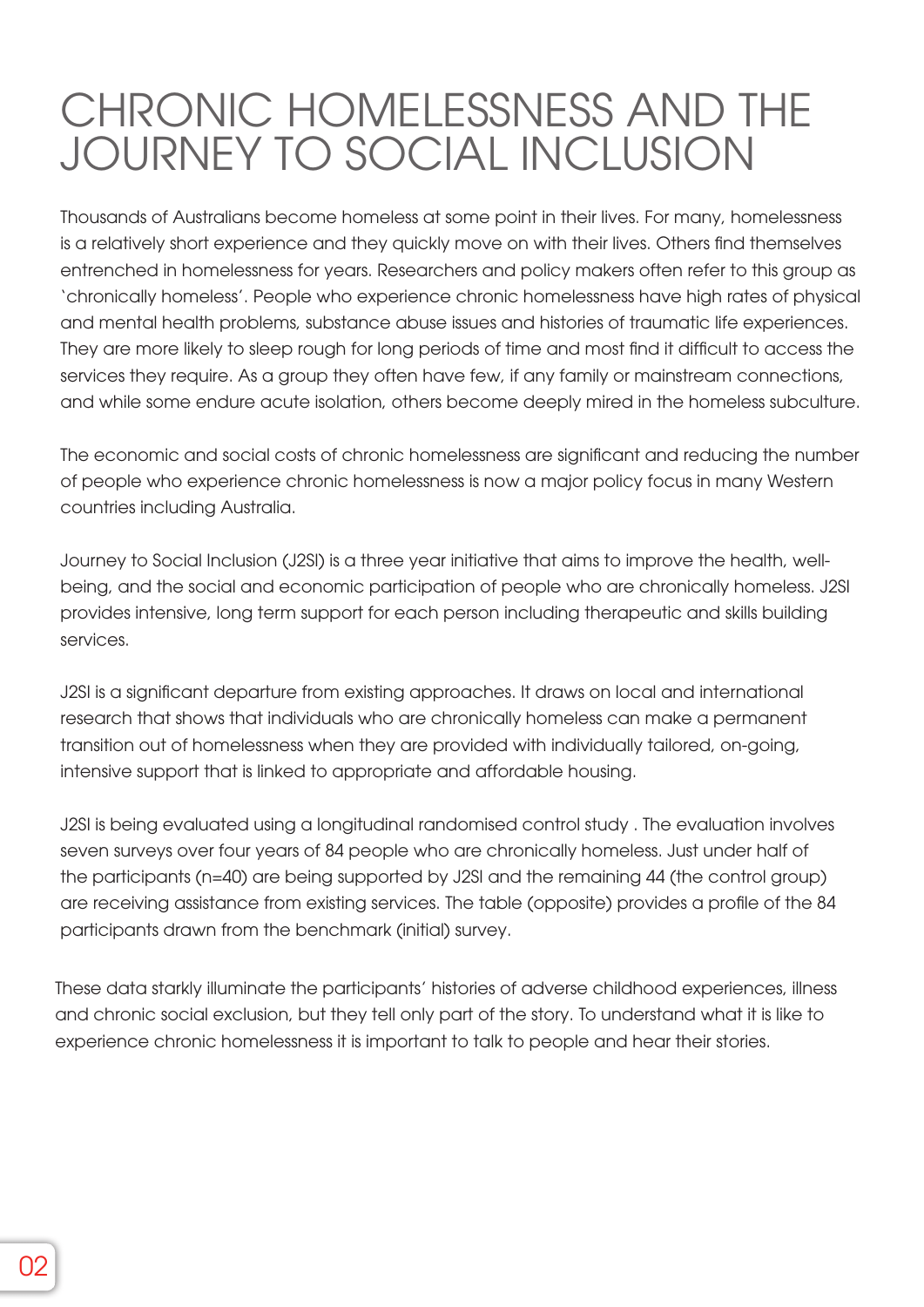### SELECTED CHARACTERISTICS of the PARTICIPANTS

| Female (%)                                            | 49              |
|-------------------------------------------------------|-----------------|
| Single (%)                                            | 81              |
| Mean age (years)                                      | 36.5            |
| <b>Receiving government benefits (%)</b>              | 96              |
| On government benefits for 2 years or more (%)        | 90.5            |
| First experience of homelessness at 18 or younger (%) | 54 <sub>a</sub> |
| Highest educational attainment - year 10 or below (%) | 75b             |

#### GROWING UP

| Percentage who reported being sexually molested                     | 53 <sub>1</sub> |
|---------------------------------------------------------------------|-----------------|
| Percentage who were in State out-of-home care                       | 38 <sup>c</sup> |
| Percentage who have children under 18 years of age                  | 42              |
| Percentage whose children have spent time in State out-of-home care | 68d             |

#### PRISON

| Have been imprisoned (%)                     | -56 |
|----------------------------------------------|-----|
| Have been charged with criminal offences (%) |     |

### HEALTH

| Report IV drug use (%)                                                  | 71   |
|-------------------------------------------------------------------------|------|
| Report a chronic health condition (%)                                   | 93   |
| Report three (3) or more chronic health conditions (%)                  | 50   |
| Mean number of emergency room visits, last six months                   | 1.5  |
| Mean number of days hospitalised (general admission), last six months   | 3.26 |
| Mean number of psychiatric ward visits, last six months                 | 0.7  |
| Mean number of days hospitalised in a psychiatric unit, last six months | 4.85 |

### **HOMELESSNESS**

| Ever slept rough (%)                          | <b>89 k</b> |
|-----------------------------------------------|-------------|
| Has been in SAAP accommodation previously (%) | <b>891</b>  |
| Mean number of moves, last six months         | 5.8m        |

### VIOLENCE and EXCLUSION

| Victim of physical violence, last six months (%)                             | 42e        |
|------------------------------------------------------------------------------|------------|
| Threatened with physical violence, last six months (%)                       | <b>56f</b> |
| Felt that other people looked down on them because of their homelessness (%) | 70         |
| Do not feel accepted by family (%)                                           | 699        |
| Do not feel accepted by friends (%)                                          | 42h        |
| Do not feel accepted by society (%)                                          | <b>631</b> |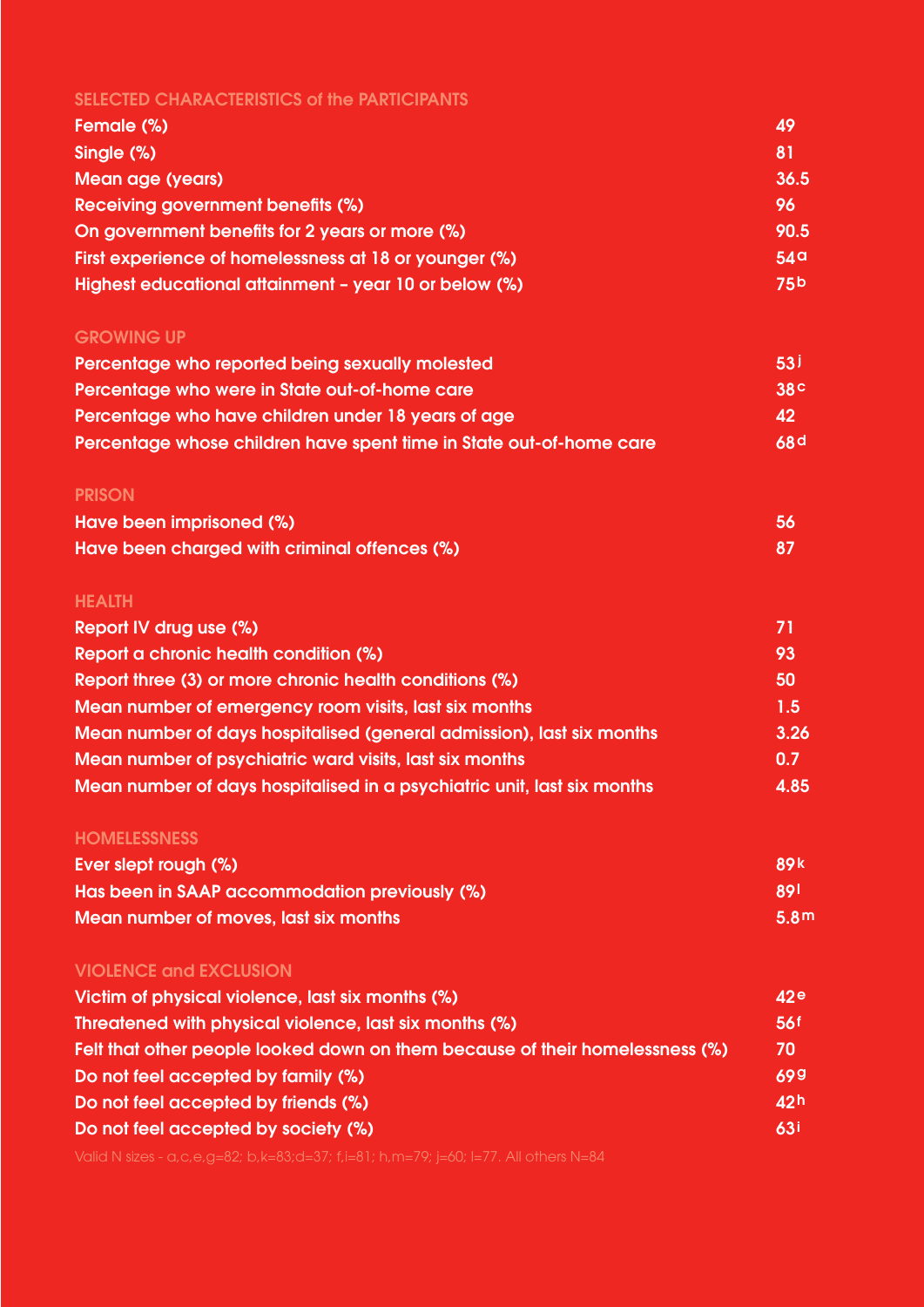# INTRODUCTION

This report draws on in-depth interviews we conducted with participants from the J2SI evaluation. They all shared with us their experiences of chronic homelessness. They described what it's like to sleep rough, live in squats and stay in rooming houses or crisis accommodation. They talked about how it felt to experience the stigma of homelessness and the impact this had on them. They talked about the barriers and challenges they face on a daily basis and how they deal with them. And, they shared with us their aspirations and hopes for the future.

The challenge for us was to organise these stories in a way that preserved their integrity but also highlighted aspects of homelessness that are commonly misrepresented by the media and often misunderstood by the community. The approach we take is to focus on the impact the experience of homelessness has on people's sense of ontological security. In doing this we are acutely aware of imposing order on what is an extremely varied experience, but the idea of ontological security nonetheless provides a useful lens through which the underlying processes that lead to and perpetuate chronic homelessness can be better understood.

#### WHAT IS ONTOLOGICAL SECURITY?

Ontological security is the basic need we all have for safety, predictability and continuity in our day-to-day lives. In order to feel ontologically secure, we need to feel there is a sense of order and certainty in our world.

Our homes are a crucial site through which ontological security is established and sustained. They are a place where we entertain friends and family, where we relax, play and argue, where we do mundane and routine things and where we escape from the stresses of everyday life.

In order to feel secure we need to have a safe roof over our heads, and the reassurance that we won't lose our home at any time. We need to feel in control of our social and material environment and have power over who enters and leaves our home. We need a safe and private haven that we can return to and escape from the unpredictability and uncertainty of the world around us.

Our homes are just one, albeit important, source of ontological security. We also need to have a secure and positive sense of who we are, what our purpose is and where we fit in the world.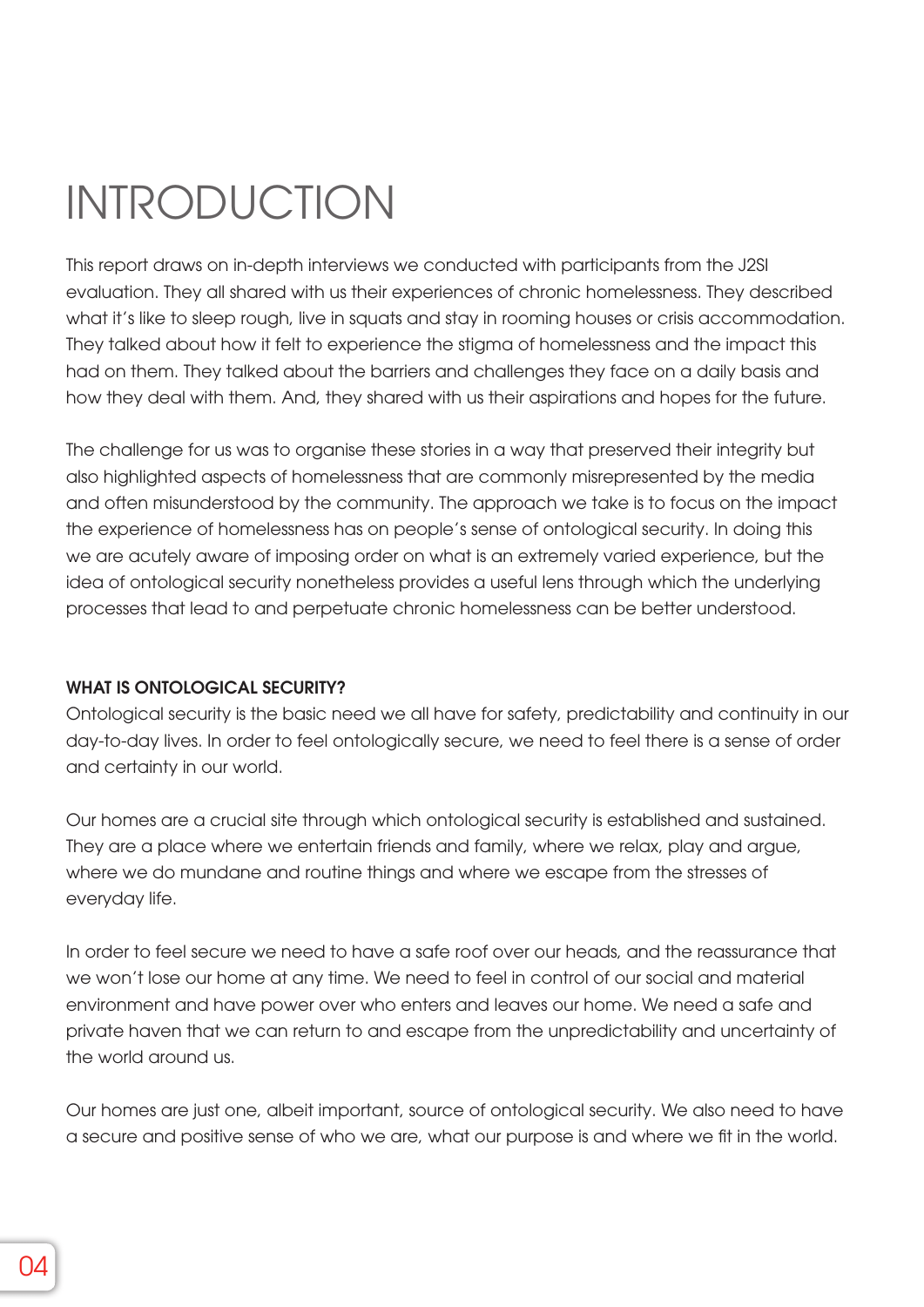We need to engage in meaningful social activities, have stable, reliable social networks and feel accepted by others. It is important for all of us to feel socially connected and trust the people around us.

People experiencing homelessness have little ontological security. They frequently live in unsafe and inadequate housing where they have no security of tenure and little control over who moves in or who comes and goes. The tenuous nature of their accommodation also makes it difficult to plan for the future.

The stories in this report illustrate that what we take for granted is often denied to people experiencing homelessness. Like everyone else, people experiencing homelessness try to create a sense of order and purpose in their lives. However, in seeking control over their social environment, the strategies people develop often create additional barriers that make it more difficult to get out of homelessness. The idea of ontological security highlights a paradox - people experiencing homelessness, like every one else, actively seek a more stable, meaningful and secure existence but, because they have little access to even the most basic emotional and material resources, their actions and the structures that shape them, often perpetuate homelessness.

There are two sections to the report. The first section explores the ways in which the people we interviewed endure the absence or loss of safety, stability, security and autonomy and the impact this has on their physical health, wellbeing and crucially, on their sense of self and identity. The second section examines the ways in which people

'I SPENT LAST NIGHT RUNNING AWAY FROM FOUR GUYS IN THE PARK' Brett (39)

try to create safety, stability, security and autonomy, and how they aspire for 'normality', structure and routine that the wider community takes for granted.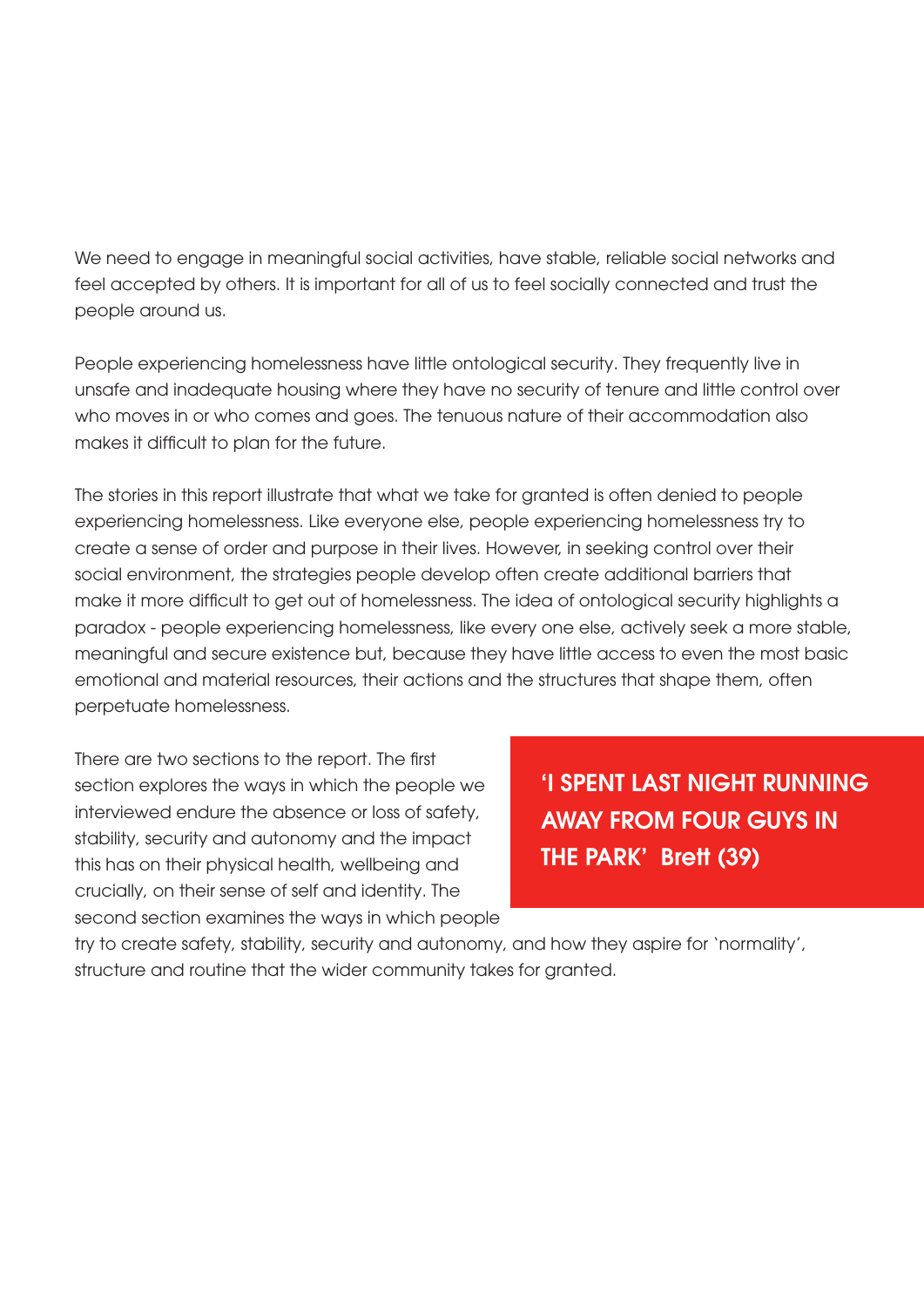### SECTION 1 ENDURING ONTOLOGICAL **INSECURITY**

Public discussion commonly focuses on the causes of homelessness and while this is important, it means the lived experience of homelessness is often neglected. Being homeless is a dangerous experience and living in fear can have a profound impact on people's physical and mental health. For Brett (39), the threat of being assaulted while sleeping rough is very real.

I spent last night running away from four guys in the park. That's what I did last night 'cause only about a month ago I got … me nose broken, both me eyes closed. I got caught while I was asleep.

Rick (30) also lived in a constant state of fear during the times he slept rough.

I didn't like it and it was scary because you close your eyes and you don't know when somebody is going to come up and kick the shit out of you, you don't know what is going to happen next.

The way Rick dealt with this was to:

… walk around and you just continue walking around to all hours of the night until you are so tired that you can't do anything but sleep and that's pretty much how you have to do it. So you are that buggered that you have to sleep.

Victor (39) describes the effect sleeping rough has on his ability to cope with day-to-day living.

You're on edge all the time … well even if I go to the Mission sometimes you know like because I've been on edge from sleeping out all the time, like I'm on edge with everything … So someone might say something to me and I'll just go off.

Shirley (34) and Evie (37) both talk about the physical toll of sleeping rough.

It was scary, it was cold, uncomfortable and takes so much out of you, you're just so tired, I mean if there's a bit of sun or something out, you could just fall asleep on a grass patch somewhere but you can't because you got to, you know make sure you're safe. And you just end up just being so tired and run down because you're not really sleeping (Shirley).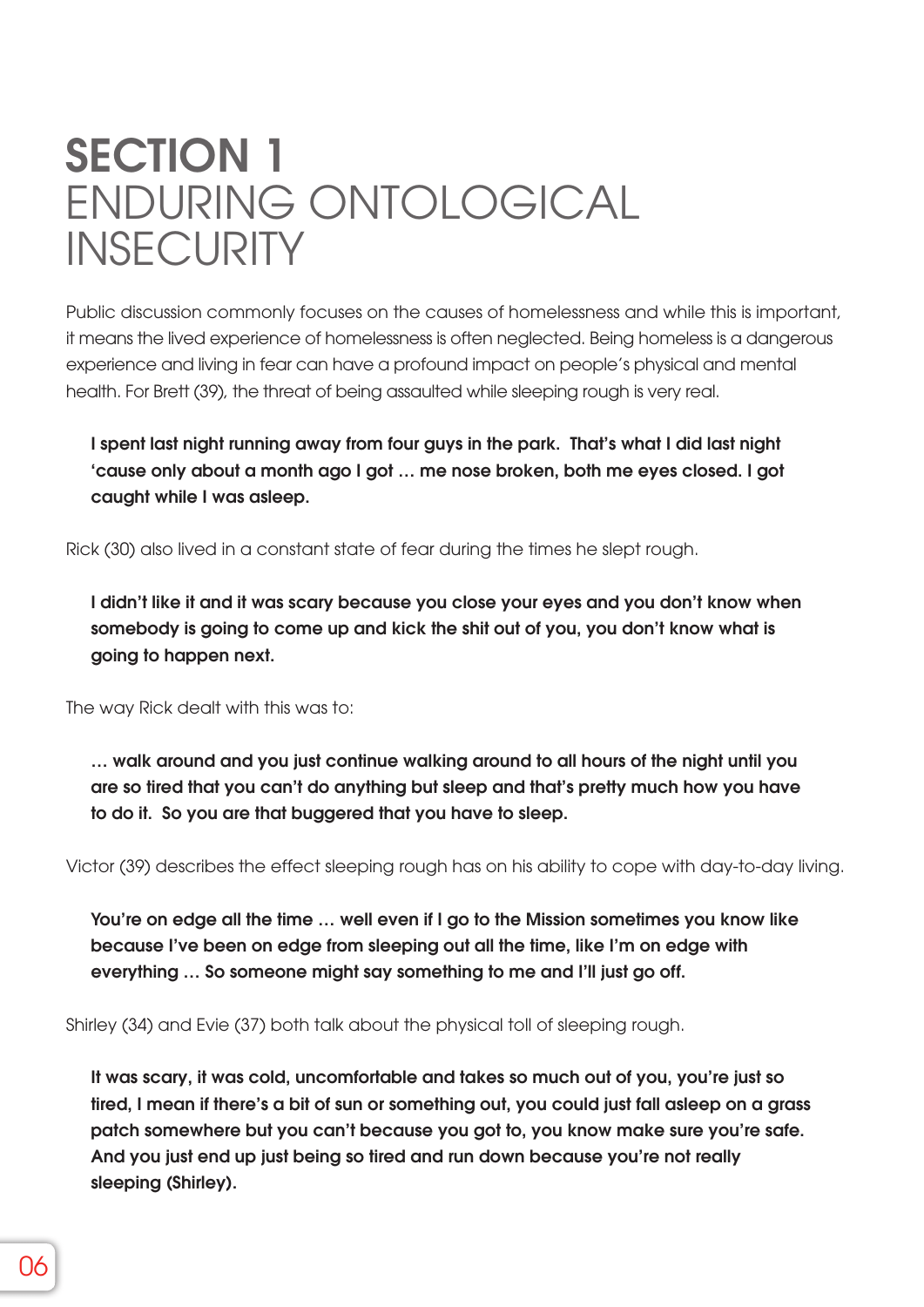I just find it constantly tiring because you've got nowhere to rest, if you just want to have a rest you can't you're sitting in a room full of people sitting up, yeah you can't rest that's the worst. When I got back into a place the first thing I did was sleep for three months till I wasn't so stiff and sore anymore (Evie).

People who sleep rough are not the only ones to feel unsafe. Malcolm (42) describes what it's like to live in a rooming house and how important it is to have the skills to cope with living in a threatening environment.

Rooming house experiences are pretty rough. They are, or they can be pretty rough. Almost like a jail on the outside of jail, but fortunately I think I had the sort of skills to cope with that sort of thing, whereas a lot of people wouldn't … For a lot of people they can't handle the pressure of other people being around and the things that go with rooming houses, like people borrowing things off each other. I saw a lot of, I saw quite a bit of violence and drunken, alcohol related violence.

Some of the participants even report feeling unsafe in crisis accommodation facilities which are specifically designed to assist people experiencing homelessness.

They can be pretty rough at [inner city crisis accommodation facility], at times. A lot of stand-overs. A lot of people trying to hassle you for money, hassle you for drugs (Raj, 37).

Constantly worrying about how to stay safe is just one aspect of the homeless experience. Many of the participants talk about having no control over their living environment and the hazards of living in such close proximity to other people. For some, this means the people living around them constantly change

'YOU CAN'T GO TO A ROOM FOR TIME OUT OR ANYTHING' Patrick (42)

and they have no control over who moves in or out of their accommodation. For others, being homeless means a loss of privacy and personal space. Patrick talks about how difficult it is to relax when you don't have your own personal space:

… people that live in houses they've got somewhere to go, you know, they've got their home to go to. When you're in the squattys you haven't got a home to go to really. You've got a place to go to but it's not a home, like, I don't kick back, flip the telly on with the remote control or nothing like that. You can't go to a room for time out or anything.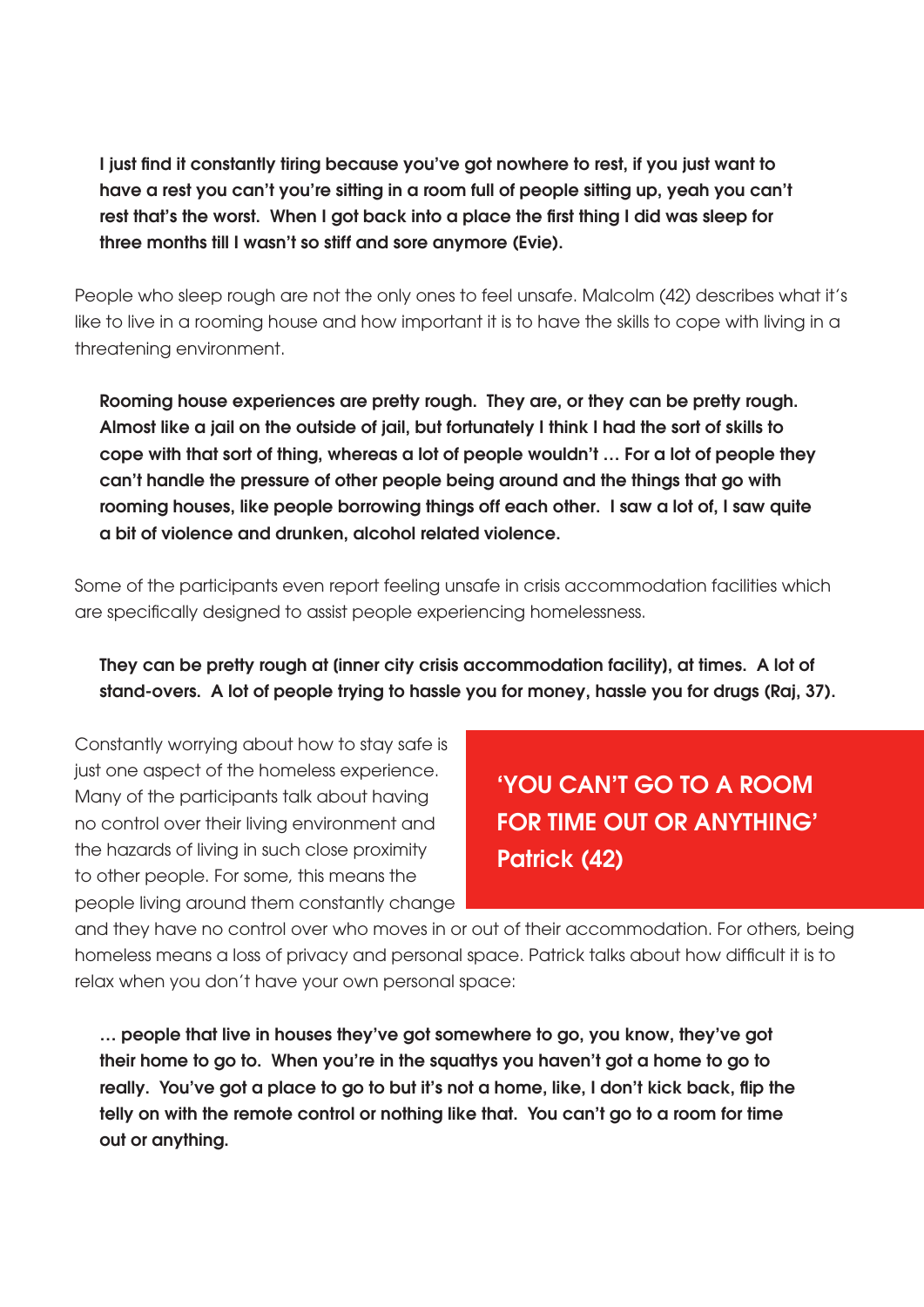Jason (38) describes what it's like to have no control over who moves into the rooming house he lives in. He refers to the constant upheaval and turmoil caused by people with multiple issues moving in and out of his living environment.

It's not a safe place, no boarding houses are, because you don't know who you're living with. You know you get transients, you get drug addiction, you get mental illness. In all cases there's mental illness underlying all the other problems ... so, you know yeah it's just a lot of bad factors you can't screen for. You know people aren't going … to admit (that) stuff when they apply, so it's very hard you know. Those people get weeded out within the first few months, you know they bash people, they do things, and finally they get thrown out, but I've been here for three years and I've had to see a whole heap of crap.

In rooming houses it is hard to maintain privacy and distance from others. Jason explains how hard it is to avoid getting involved in other peoples' problems.

I don't want to know about other people's problems and I don't want other people knowing about my problems. And that's my biggest hate about this place, people come to me every day and tell me so and so did this and so and so did that, and so and so's a dickhead, piss off, get out of my room. I don't want to know 'cause the least I know, the least I can be called in on. And it's crazy you know, but the more I try and keep to myself, the more I get dragged in the bullshit. Go figure.

Rick (30) voices the experience of many of the participants when he talks about the poor quality of some rooming houses he has been forced to stay in due to a lack of choice.

I stayed in a rooming house where they were charging \$165 a week … They're assholes okay, they rip off elderly pensioners, drug addicts, everything like that, okay. They will take a house that is not fit for human habitat, okay. There is no water running, the toilet doesn't work, you know what I mean, there is no fridge, the stove doesn't work, there is no heating, holes in the walls. They will charge you \$165 a week for a room with a bed that's full of bed bugs and a little chest of drawers … and you sort of have to make your own little home out of that for \$165 a week, so they're a rip off.

### 'YOU'VE GOT NO REAL BASE TO WORK FROM' Sharon (45)

Many people think of homelessness as literally being without any form of shelter (sleeping rough). These stories show that rooming houses and crisis accommodation may provide shelter from the elements, but they are far removed from the notion of home as a place of safety and security and a refuge from an unpredictable, and at times, threatening world.

A lack of stability often reinforces the participants' feelings that they have little control over their circumstances. Many of the participants find it difficult to get on with their lives or plan for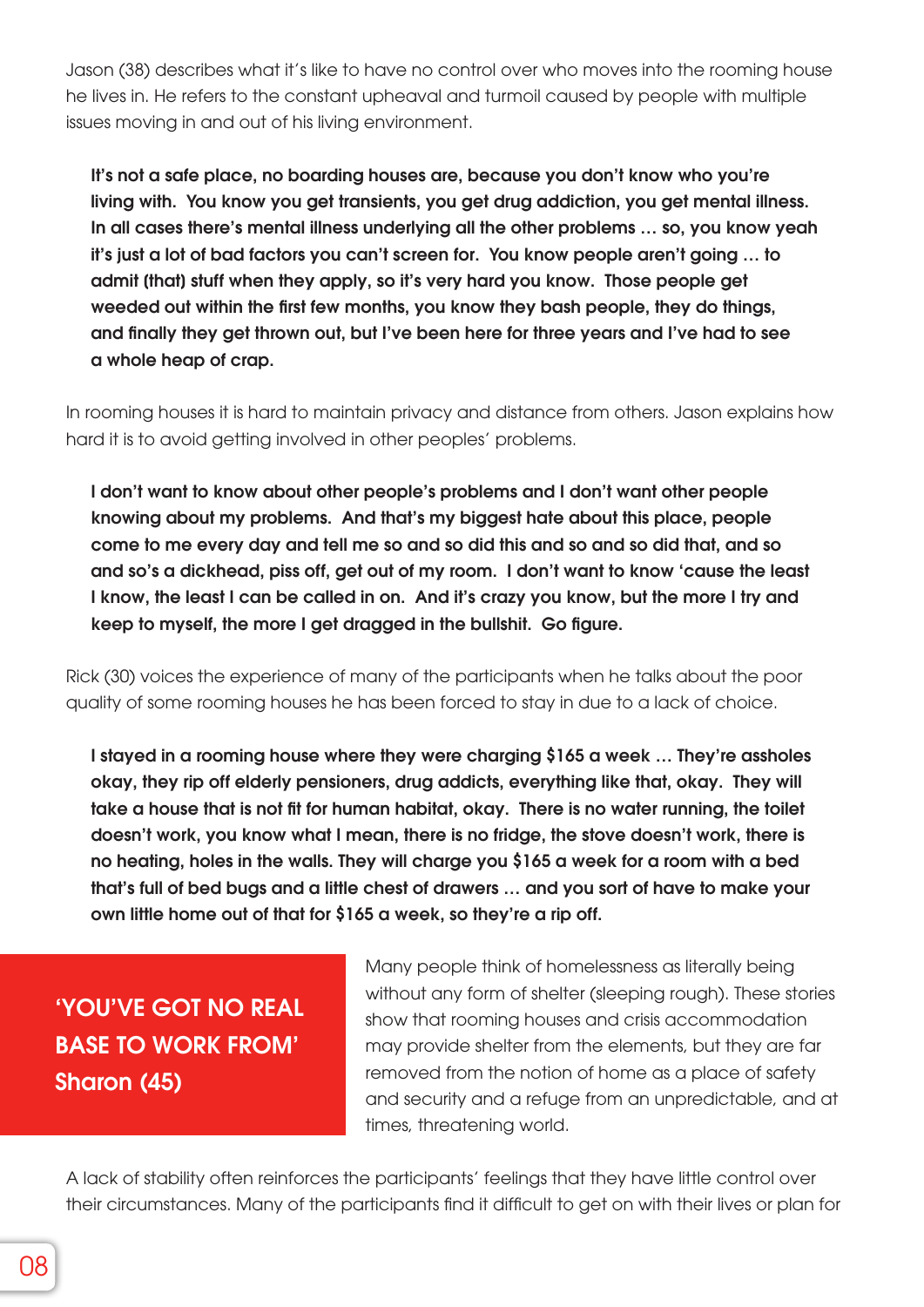the future while living with the constant threat of losing their accommodation.

Sharon describes her life as being on hold or in limbo. She points out how difficult it is to make plans and get on with her life when faced with such uncertainty.

I can't set my life's path on any real direction at the moment because there's no base. To have direction in your life you need a base … You can't really get involved in outside activities because you don't know where you're going to be … I lose paperwork, important paperwork all the time because it's not a permanent place, you can't set stuff up. You can't, like once you've got your own place you can set things up. I can get a filing cabinet, put a filing cabinet there and store all me paperwork, or you know what I mean? There's right down to the small stuff like that. There's just so much, and I guess it's a loss of direction because you don't know where you're going.

Living with such uncertainty also has an emotional impact. For Sharon, the importance of finding somewhere permanent to live is that:

### … I'd at least have that basis to start from. I'd have that foundation. And I'd have some hope in my life. At the moment there is no hope.

Patrick (42) describes what it's like to have no stability or security and how this makes it hard for him to focus on the future. As a result he lives very much in the moment. Researchers describe this as a present orientation (Snow and Anderson, 1993; Johnson et al 2008). Patrick, like many others, recognises that the only way to survive is to:

… take it day-by-day. Yeah. Day by day. Just day-by-day, like, if someone said to me do you want to go to Sydney tomorrow I probably would go, I'd probably go because you're not leaving anything behind. No, you're not leaving anything behind. There's nothing tying you here.

For some people the long term effects of homelessness are such that stability is something they find hard to imagine, let alone obtain. Suzanne, a 27 year old, told us that she is:

… stuck in a cycle of drugs and like I haven't, it can be used as an excuse, but I haven't really had stability for a long time, so I really don't know how to get stability because I haven't had it from such a young age … like I want it, but I don't really know how to take the steps and then to be concreted steps to stay, you know, what I mean? Like it's hard to explain.

Some participants have few rights or little security of tenure. This creates a great deal of anxiety and frustration. Jason (38), for instance, tells us what it's like to have little security of tenure in a community rooming house.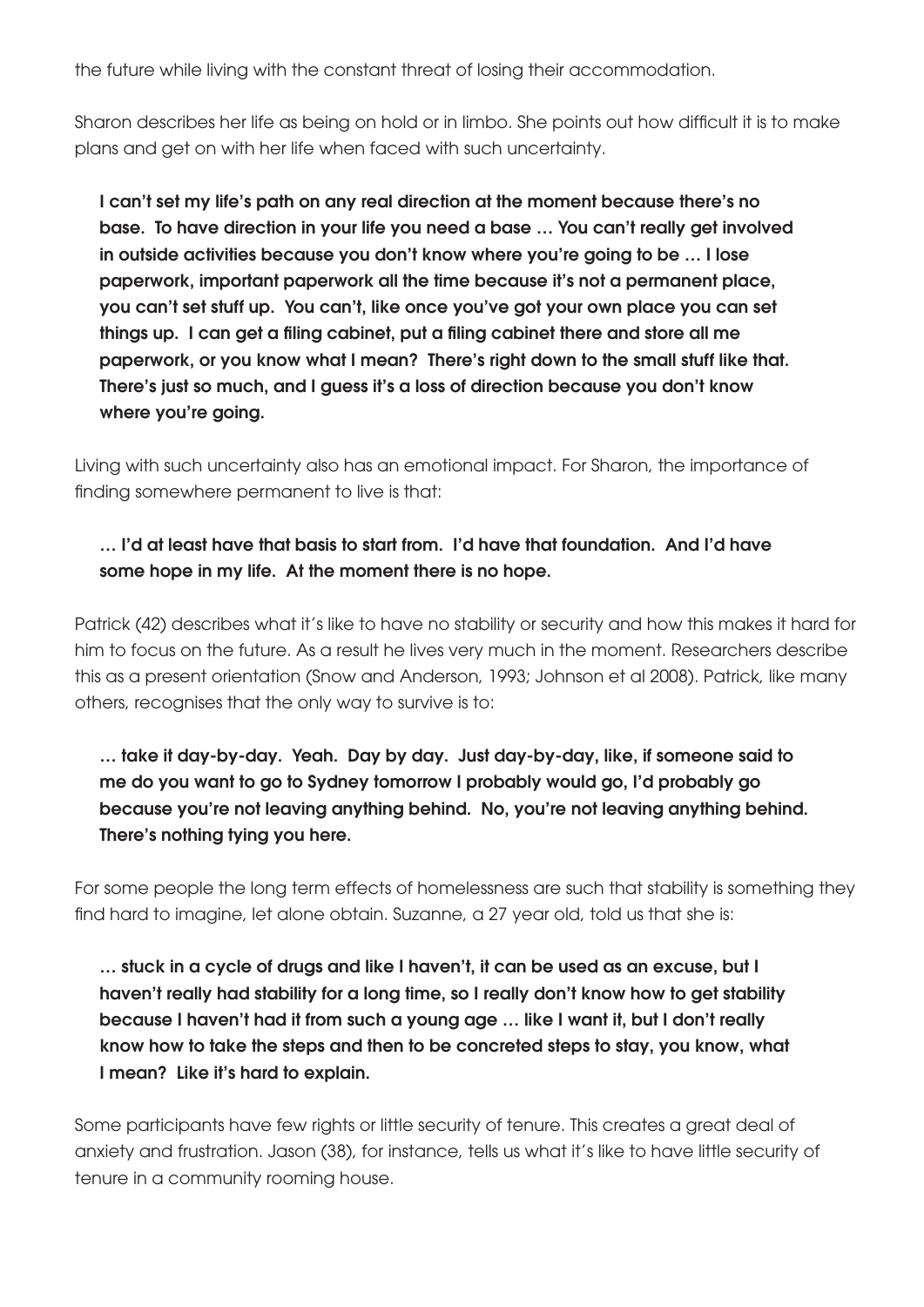It's dehumanising, it makes you feel like you don't have any rights especially here ... I mean this a supposedly [a] community run boarding house and I feel I have less rights here than I do in any private one. They recently went for an eviction for no reason, they were going to throw me out, based on allegations of disgruntled tenants I'd had arguments with. You don't have any rights whatsoever. I mean boarding houses two days notice to vacate, what's that?

Patrick describes what it's like to live with the constant threat of getting kicked out of his squat.

Everyone needs a place to live. It's not really living in a squat. It's existing … Squatting … is not living because it could be closed down at any time.

'A LOT PEOPLE HAVE THAT DEADPAN LOOK, JUST EXHAUSTED AND THEY'VE GIVEN UP' Jason (38).

The emotional toll of homelessness is significant. Feelings of hopelessness and despair are common. Some of the participants are caught in a poverty trap and cannot afford to rent a proper place. After countless attempts to get out of homelessness they have given up. Others find that the environment they live in is so disheartening that they lose their motivation to help themselves and slip into a state of despondent paralysis.

Aidan (28) constantly fights feelings of despair because of the situation he is in:

… I pay \$600 a month so between me and my partner we pay \$1200 a month for a rooming house and we could have our own place for the amount of money we pay a month, but there's just no way we can save it's too difficult…so I just throw my hands up and say well what's the point of trying it's never going to happen.

Sharon (45) describes similar feelings of helplessness and powerlessness as she repeatedly tries to overcome structural constraints in the housing market.

You finally find something in your price range, and you go to inspect the properties and you fill out the applications and there's about 30 other people filling out the applications, and you hear them offer them more money. Couples who are working. They're going for a place in my price budget, \$150.00/\$160.00 a week, and they're offering up to \$50.00 more in rental money. How can I cope with it? How can I compete with that? And it's just frustrating that, you know. And it just causes you to feel like this is how it's going to be from now on. You're going to be homeless. And it causes you to feel hopeless, helpless, and a real powerlessness and destitute. You're at the mercy of others, and I hate … having no control over your life.

Jason struggles to find the motivation to help himself.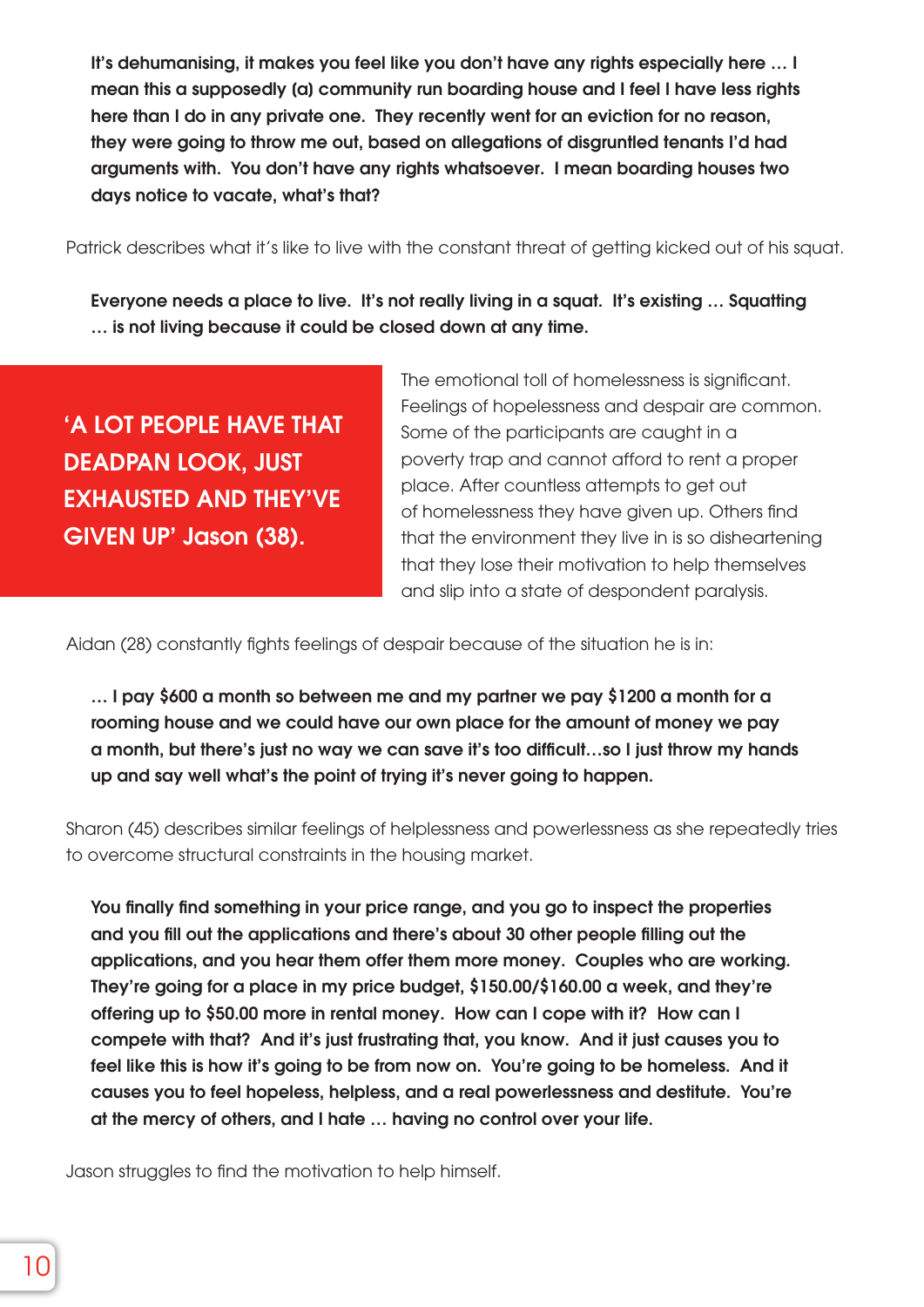And homelessness you know, it's not conducive to helping yourself, it's not a good setting to want to help yourself. You think why, what's the point? This is what I've got to come back to. Why should I help myself?

Being around people who have given up can also be discouraging.

I just look at the other faces there and the majority of them have just given up on life. They're just going through the paces of getting up and they're eating and going back to sleep and they're just waiting to die. Walking the treadmill . . . A lot of people have that deadpan look, just exhausted and they've given up and that's on the streets (Jason).

Being homeless is often accompanied by feelings of self-blame and demoralisation. As Maureen (43) tells us, no matter what you do, or how hard you try, a powerful sense of despair lingers in the background.

### When I was sleeping in the car ... I would just drive around ... try and drink the day away really just get rid of it … till the next day which would become a perpetual sadness.

As well as fuelling feelings of despair and hopelessness, a lack of control can also contribute to feelings of shame and low self-worth. Some of the participants don't feel accepted by broader society and feel as though they are treated differently because they are homeless. This can often result in chronic social isolation. Raj (37) describes how he cut himself off from the people who were important to him as a way to cope with his feelings of shame.

### I never really had a lot of friends in my life and most of my friends all work and the old friends that I grew up with at work and all got married... but back in my younger days I never got in contact with old friends and family, really. I was too ashamed of myself.

A lack of access to even the most basic resources contributes to people's embarrassment and shame. Suzanne makes the point that it is hard to maintain your appearance when your social resources are so meager.

Just remaining, trying to be human, like just the simple things that people take for granted like showers and cleanliness. As a young woman you want to be able to brush your hair and wash your clothes and freshen yourself up, you know and then to go out on the streets and be viewed a certain way, you know, because you are not whatever, you know, approachable because of the way that you look or the way you smell or whatever. I think that's a huge thing for me.

When people's physical appearance declines it has a strong impact on their sense of self and they are often embarrassed and avoid social contact with others.

People look at you different … You just want to hide all the time you don't want to go near people, you don't want to walk like up any main street, you stick to all the back streets so you just don't want to be seen because why do you want to see a homeless person you know like (Victor, 39).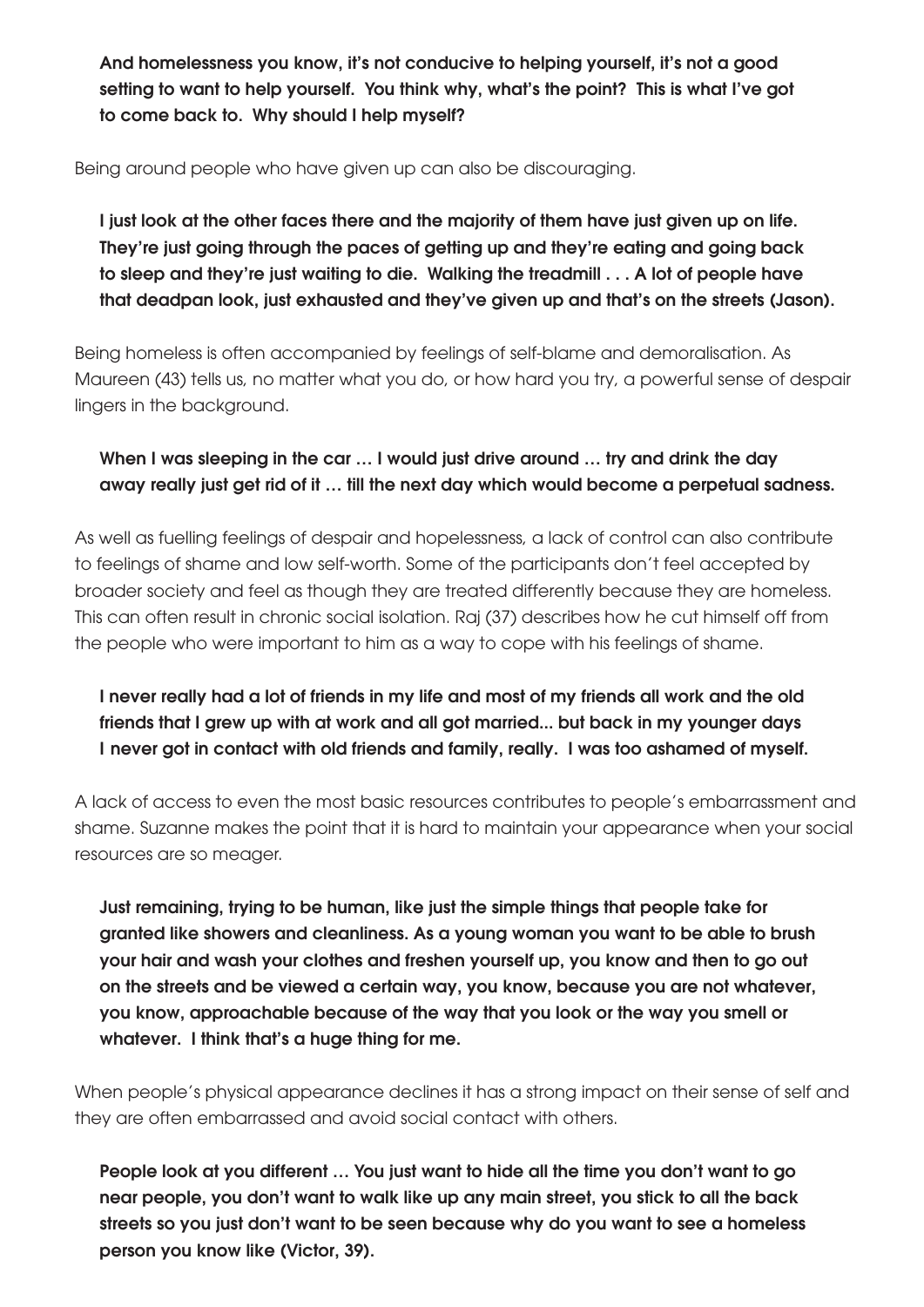Malcolm (42) describes himself as being different to others because he lacks all of those things viewed by society as being 'normal':

'PEOPLE LOOK AT YOU DIFFERENT' Victor (39)

[homelessness] separates you from society, because, or you feel, yeah, really you do become separated from society cause you don't live the same as other people. You don't have a home to go to. You don't have something to do with yourself like a job ... your hygiene becomes poor because you don't have access to washing facilities. Your diet, your eating, becomes

affected because you don't have access to food the same as you would if you have your own home.

Malcolm goes on to suggest that people who are homeless are feared by broader society due to a lack of knowledge or understanding of what it's like to be homeless.

A lot of people if they find out you've been homeless shy away from that and they think you belong to some other group, not to them, cause it's never happened to them. And then again some people, some other people may have been through it themselves and they understand how it could happen and they accept it … A lot of people don't realise that actually it doesn't take much for anyone to end up that way.

The participants were acutely aware that homelessness is a strong social signifier, one that draws on a range of prejudicial stereotypes that condense all that is sick and disordered about society. Suzanne notices that other people:

… just see you as a homeless person or they see you as a thief, like homelessness usually comes with the labels of being a thief or you know, a junkie or this and that and that's not always the case either. Just because you are homeless, it doesn't mean that you are all those things as well.

Jason describes the way he deals with the shame and embarrassment of being homeless. For Jason, the stigma of homelessness, its physical impact and a feeling of constantly being judged by others contributes to his ongoing exclusion from broader society.

I've cut all ties with everyone good and bad in my life and it comes down to where I'm living, I'm homeless, I'm in a boarding house. I don't want people to know I'm living here … the only social life I see that people have, it only includes people within this social … circle, you know like rooming houses and free feed places and handout places, Centrelink and these people's lives are wrapped up in the homelessness system. I have to think and truly believe that they would have different friends and different lives if they weren't in this system somewhere.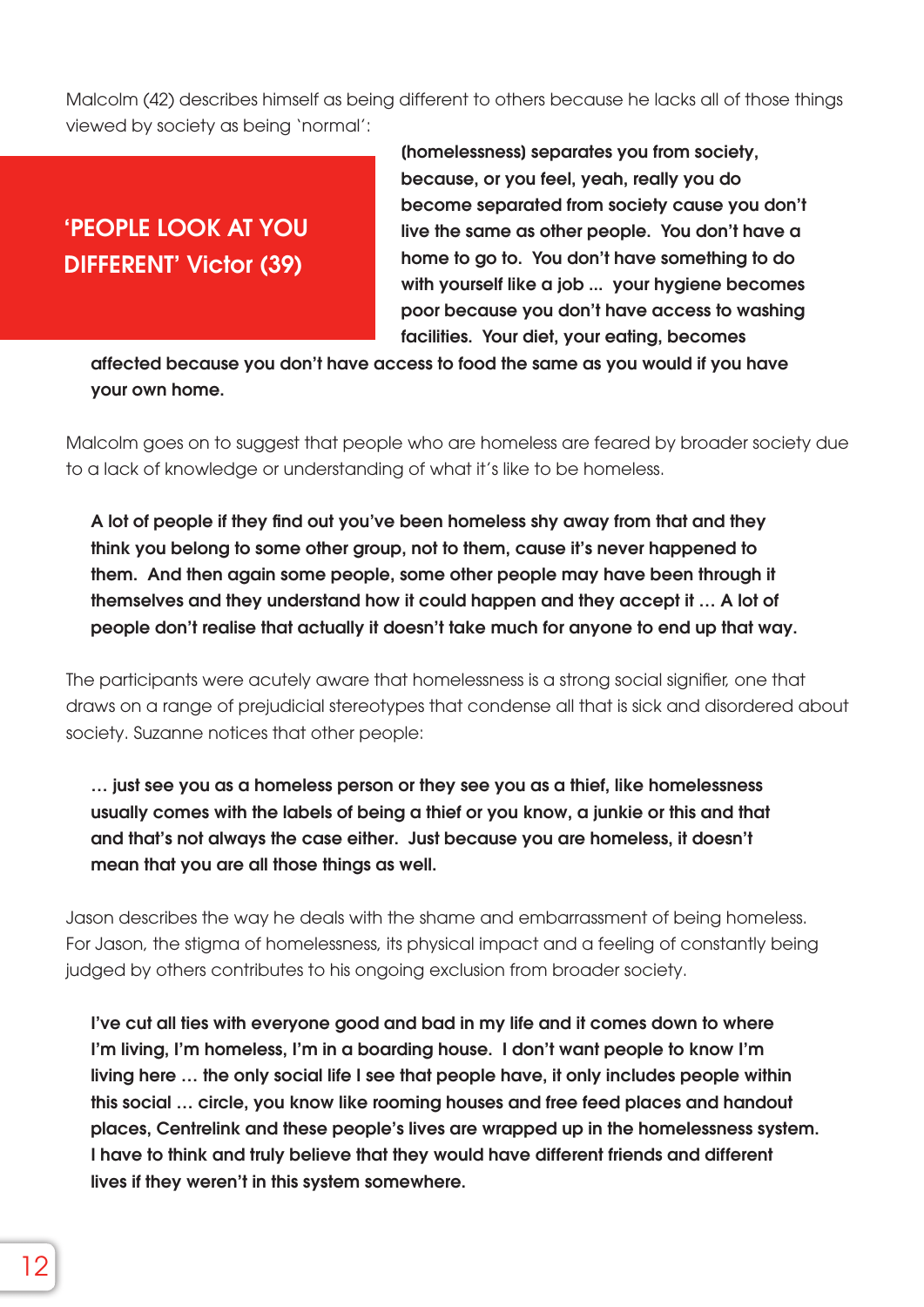### SECTION 2 SEEKING ONTOLOGICAL SECURITY

In an unpredictable and chaotic environment people develop strategies in an attempt to gain control over their circumstances. Social relationships among people who are homeless are important because they provide a sense of belonging and acceptance and counteract the loneliness and isolation that many people experience. As Malcolm tells us:

'YOU HAVE TO HAVE FRIENDS TO STAY SOMEWHERE THIS LONG, BUT … THEY CAN BE A LIABILITY' Jason (38)

Homeless people do look after each other. They will give each other money, food, anything. They will share whatever accommodation or squat, wherever they may be sleeping, they'll share that spot ... they'll give each other advice as to services and things, so they're pretty good ... homeless people tend to help each other a lot.

Researchers often use the term the homeless subculture when referring to these friendships. Friendships among people experiencing homelessness are often forged on the basis of shared experiences but they generally lack depth and are opportunistic in nature. Suzanne tells us that:

… they are never real friendships anyway … there's no solid foundation in the friendship, like you know, like we could be friends today, but tomorrow… youse are kind of living off each other… it's not a friendship at all, it's more an association and everyone wants to call it the brotherhood on the streets.

While friendships are an important source of social interaction and social validation for people experiencing homelessness, the texture of most friendships is fragile as they are built on a foundation of self-preservation.

 It is hard to explain because you do know that you are not friends, like you are not friends like when your primary school best friend, you need the people around for that socialisation and I guess they don't judge you because they are in the same position and you don't judge them and you have an understanding of you know, all those sorts of things. But at the same time, you don't ever really trust them, like it's not a friendship, like you wouldn't trust them to hold onto your wallet while you run in and get a coffee or you know what I mean? There is nothing like nutritious about the friendships (Suzanne, 27).

Social relationships among people experiencing chronic homelessness are complex – they fulfil a need for social contact but equally they can create problems. For many participants, particularly those in rooming houses, it was the lack of privacy that created the most problems for them.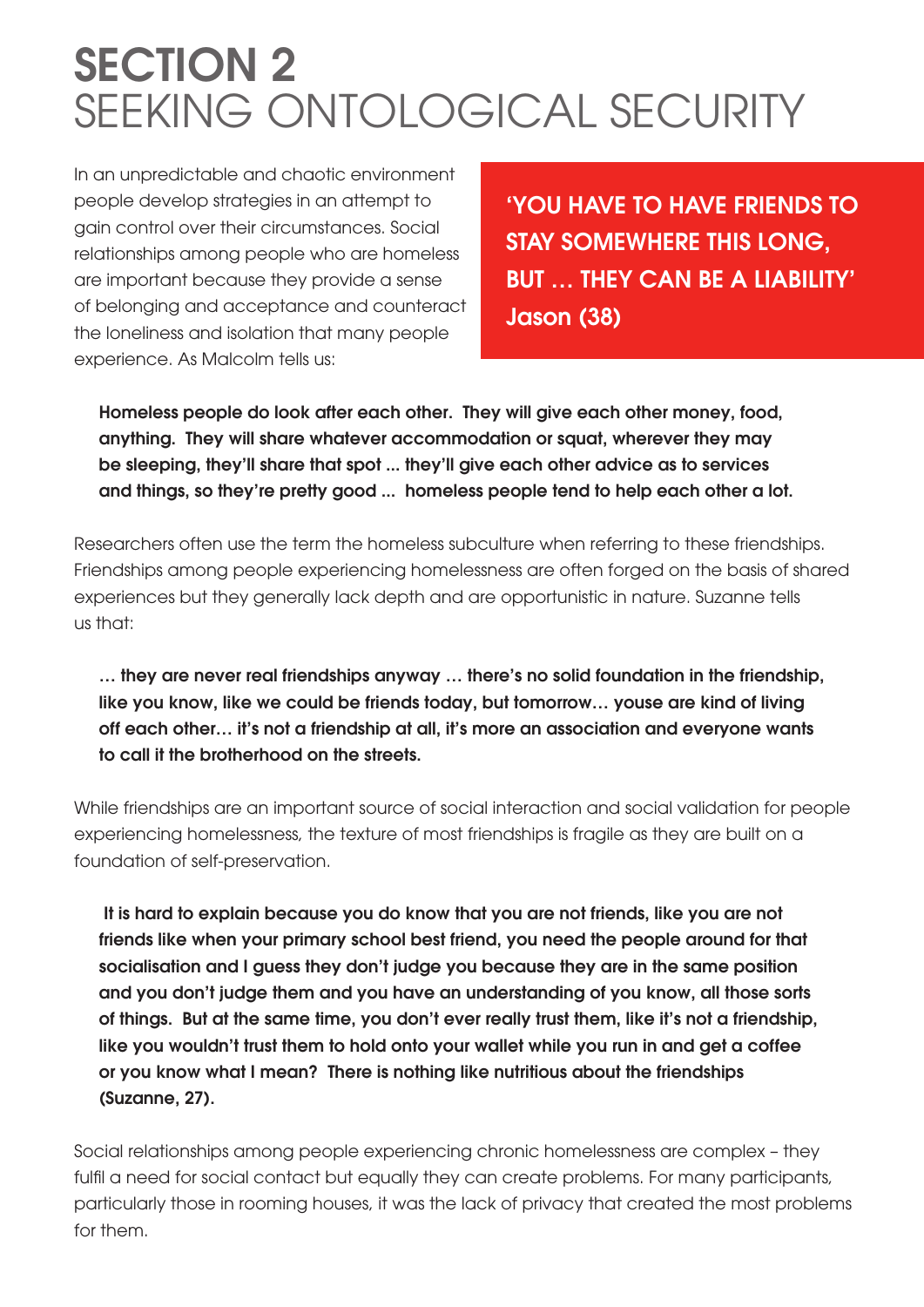You haven't got your own free time which I reckon is good for your own health and wellbeing. Just to have time alone, even an hour a day, a half an hour a day. But you don't get that (Patrick, 42).

In order to create a private space for themselves some people withdraw from social contact. For Malcolm (42) this means avoiding others.

If you're living in a rooming house you try to keep to yourself. It pays to keep to yourself as much as possible … You respect people's privacy, you make sure you're not living out of each other's pockets … You got to make sure you don't get into debt with anyone else at the rooming house. Just things like that are important in order to get by in rooming houses. A lot of people that have troubles in rooming houses it's usually over money they've borrowed, food they haven't replaced, or something like that. It causes problems.

Shirley describes using similar strategies to survive living in a rooming house.

Just by keeping [to] myself and trying not to get involved in other people's domestics or problems and to not try and be the helper or the rescuer. And you know, I'm good at listening to people and things like that but yeah, I've got to stop that and start putting myself, my own needs first.

'Minding your own business' in such a cramped and volatile environment can be difficult, as Jason points out.

First and foremost is try to keep to yourself. Don't talk about other people and their bullshit and their problems. People need to just go about their own race, stop whinging about other people in the house and what they're doing unless it's personally affecting them, do your own thing. But people don't seem to ever do that, especially when they live in a close environment like this, they want to know what everyone else is doing.

However, keeping to yourself creates its own problems. Maureen was marginalised when she tried to keep to herself.

To be a part of them is to be part of the group. One place I lived in I decided not to get familiar with everybody … it became them and me instead of us and that was a horrible feeling even though I didn't particularly like them.

The interviews also highlight the strategies people develop to introduce structure to their daily activities. Over time these strategies develop into routines which provide some predictability and structure to day-to-day life.

Yeah you go up to the Sacred Heart and you have coffee and lunch and that's a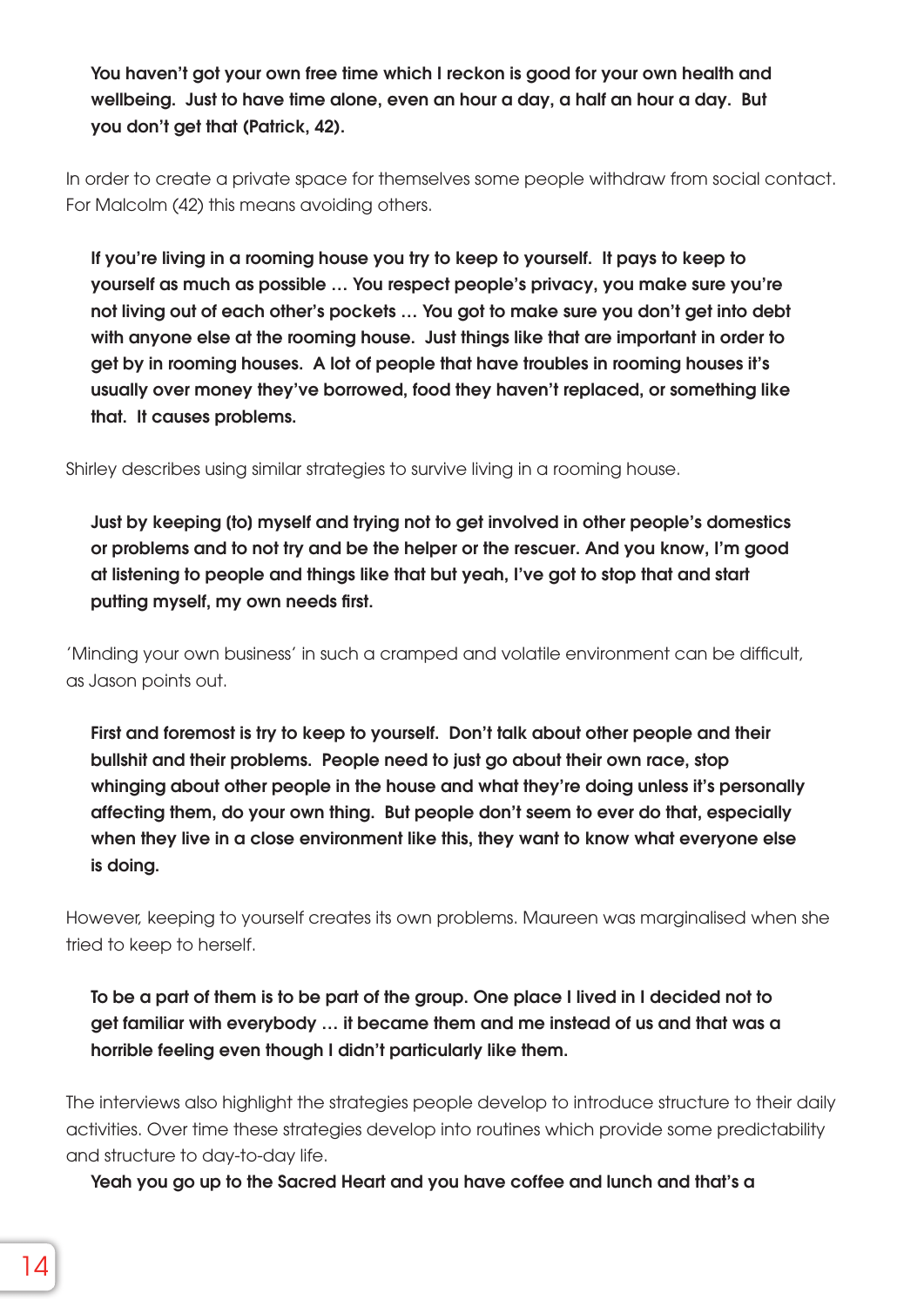good place to hang out during the day. Access Health used to have couches and after lunch I used to go into Access Health and sleep on their couch because I had trouble sitting up straight and I'd sleep on their couch all day and then sit up and drink all night and then go back to their couch again and sleep during the day again and then sit up and drink all night (Evie, 37).

The structure that Patrick creates in his life gives him a sense of purpose.

Well, we get up and we go have brekkie at the meeting place up here in Sacred Heart work out when they want us, the drop-in centre, then they'll find they have activities on the board and one day's art, Tuesday there's an outing, you can go bowling or something; Wednesday, night, I played pool all night, so that's playing competition pool. So I've been playing a few games of pool each day. You can't watch TV so seeing a TV is like, there's a telly.

But he still has to contend with the boredom that characterises homelessness.

I don't drink, I mean, I try not to drink. I do drink because sometimes it gets so friggin' boring and you've got nothing, you've probably had a meal at the Mission or something and… you've got probably 10 bucks to spend, it's so boring you've just got to spend it on alcohol or drugs or something.

Over time, however, these routines can harden and homelessness eventually:

… becomes habitual. They don't know how to live like a normal person anymore. That's sad when that happens (Jason, 38).

And breaking routines of displacement is difficult.

Once you're in that vicious cycle . . . it's hard to get out of it once you're in it. You get caught in the circle and it's revolving doors. You know I should take a step back and sometimes talk to someone. Once you get caught up in the cycle of that, sometimes it's hard to break. You become used to it (Jason, 38).

Once caught in a vicious cycle it becomes increasingly difficult to keep sight of the bigger picture, as Malcolm tells us.

When you're homeless it's not easy to get a place and to get a place you've really got to spend every day focussed on doing what you need to do in order to get your place or to keep your attitude right to get a place because you can fall into a cycle of behaviour in homelessness where you just do the same thing over and over again and you just don't get out of that cycle.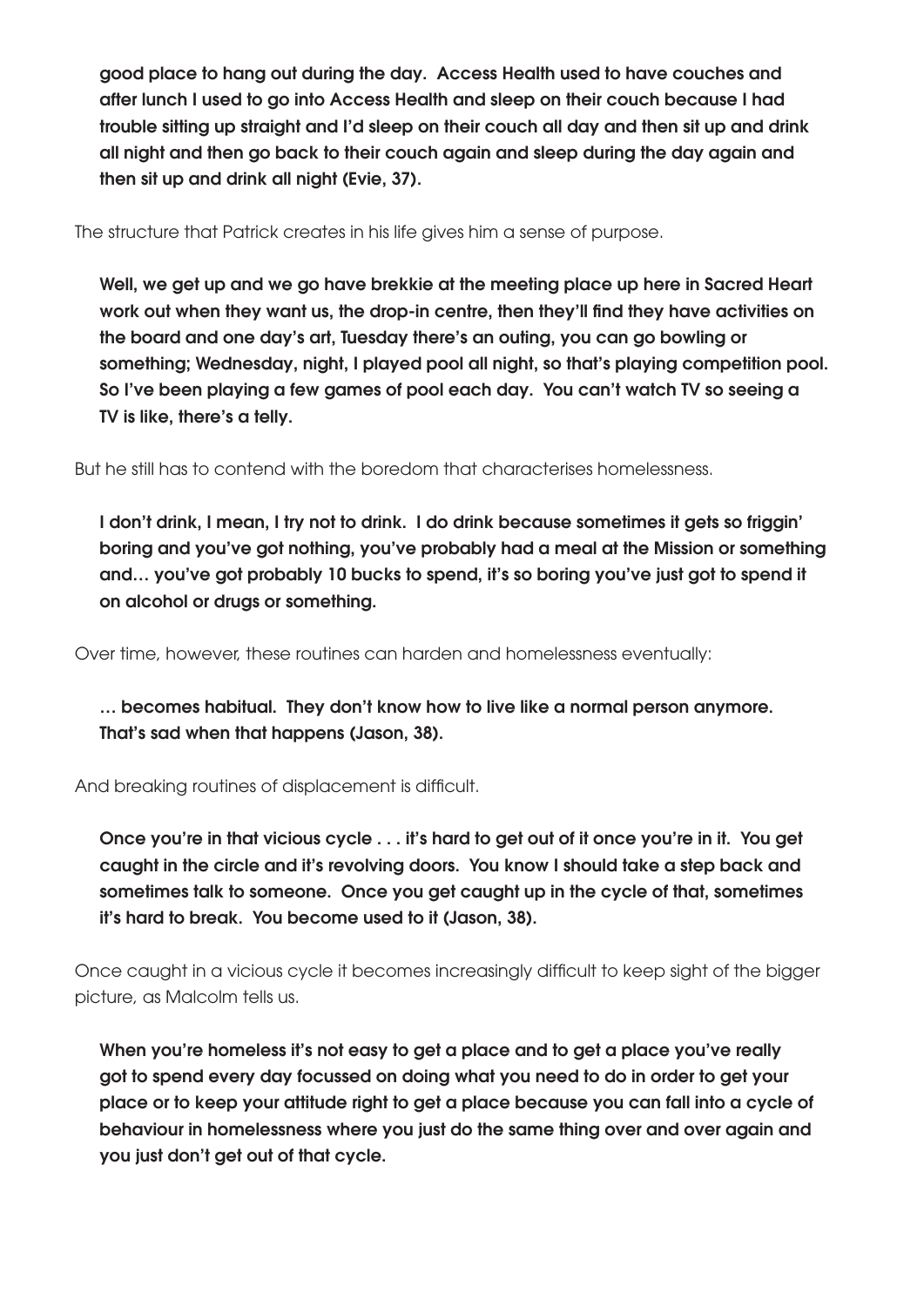### 'MOST PEOPLE ON THE STREET END UP DRINKING ALCOHOL OR SOMETHING TO TRY TO SMOOTH OVER THE ROUGH EDGES' Malcolm (42)

Alcohol and drugs are widely perceived to be common causes of homelessness. What is not well understood is that the high prevalence of alcohol and drug use

among individuals who are homeless is commonly a consequence of homelessness itself. People use alcohol and drugs for a variety of reasons, but it is often to cope with the dangers, stress and anxiety they face.

I took drugs to cope with it. And that's how I coped. I probably managed to cope with it because I was on drugs. I don't know how a sober person could really cope with it. But it must be even harder. Most people on the street end up drinking alcohol or something to try to smooth over the rough edges (Malcolm, 42).

For Jason (38), heroin made:

...everything a lot easier. If I'd had a real bad fix, like nowhere to sleep, just have a shot of heroin, gees you can go and nod anywhere for four hours. It doesn't matter

And for Lisa (46), drugs quite simply made being homeless:

#### … a little bit easier though.

Alcohol and drugs sometimes provide structure and purpose, or alleviate boredom. But, most of all, they provide a brief escape from the uncertainty, fear and despair that characterises being homeless.

'I'D GIVE ANYTHING TO HAVE A ROOM, YOU KNOW, WITH A TELLY AND A FEW PICTURES ON THE WALL' Patrick (42)

Despite all the difficulties and challenges that the participants face on a day-to-day basis, few unconditionally accept homelessness as a way of life. People have aspirations for the future, for a more settled, less stigmatised existence. Their aspirations contain all of the basic elements of

ontological security – a desire for autonomy, control, privacy, stability and continuity. These elements form the very basis of 'normality' – an aspiration the participants frequently talked about. Raj (37), a rooming house resident explains that:

A normal life situation is having a full time job, paying off bills, paying off electricity, paying off the gas bills, whatever, it's gas or electricity, paying rates, if you own your own house and that, maybe paying rates, paying just the general things in life like with bills. Knowing that you could come home and cook whatever you want to cook.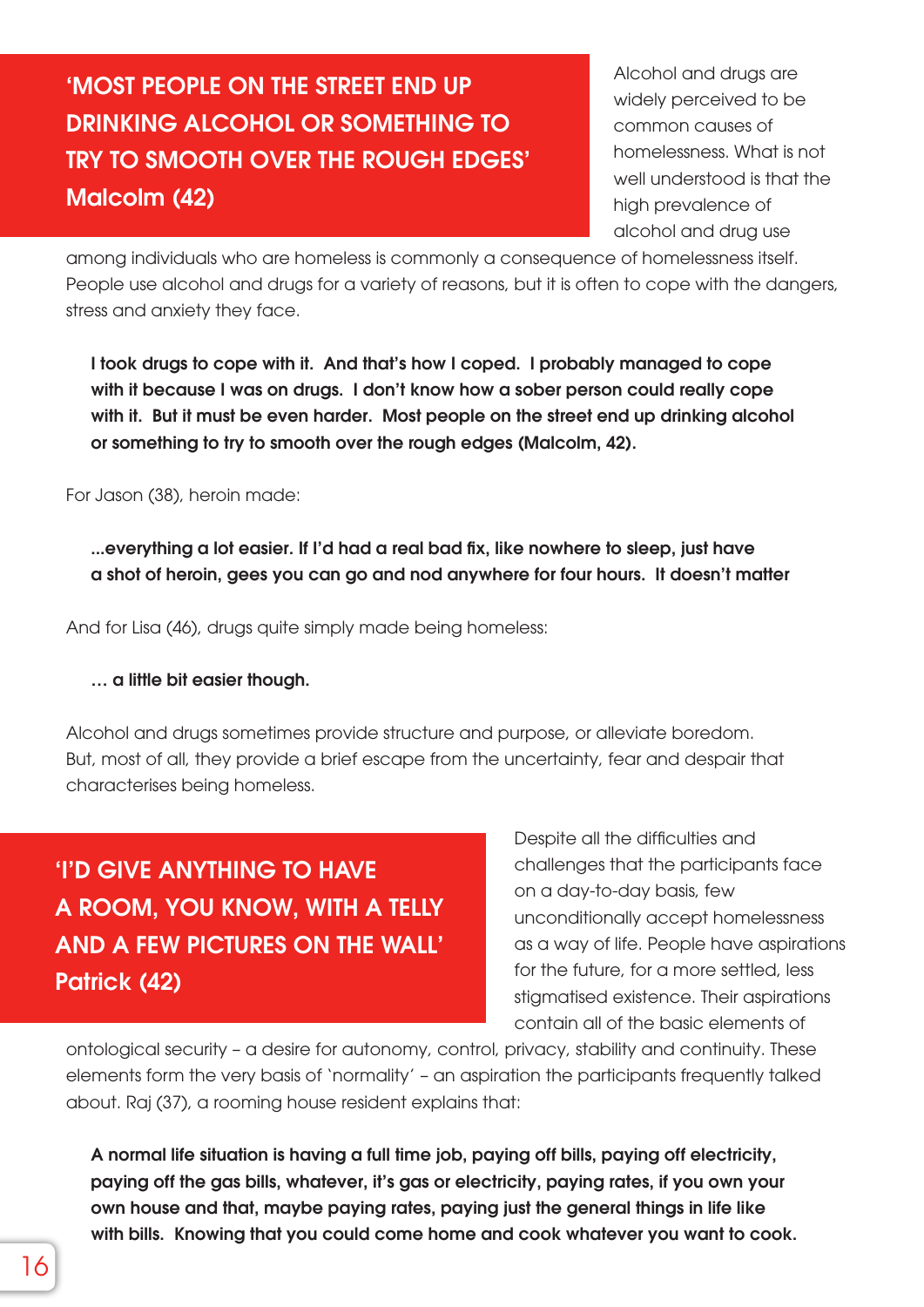Knowing that you got all the food there. Knowing that you don't have to worry about getting kicked out or moving on. That's a normal life situation.

Social researchers argue that defining normality is problematic as it is a value laden construct, but for Victor (39) who is sleeping rough, it is pretty straight forward:

… normal life is just a stable life, not to you know not to be chopping and changing all the time, just to be in one spot for a little while, for a long while.

Aidan shares his hopes for the future.

I always dream not necessarily plan but I sort of fantasise about this; I always think that I'm going to get my own place, I'm going to join a gym, I'm going to do some dance classes or martial arts classes and I'm going to get a job and it will all be fine, I always think that's what I want to do. So hopefully one day I can do all that.

And, for Shirley, having her own home would provide a safe space where she could re-build her relationship with her daughter.

It's having a safe home where I can have my daughter and myself and having affordable housing so not always worrying about how am I going to pay the rent. And yeah, just having a, you know, safe family unit, you know I find if you're going to too expensive housing, you're always stressing how are you going to pay the rent. And I think affordable housing which is 25 per cent of your income, is much better.

For Patrick, autonomy and stability would provide the foundation for other opportunities.

I want my own place so I can do my own work, my own projects and without any interference, without people saying, "No. You should do it this way, you should do it that way." And also because when you've got a place an address like that I can go back to school.

And Jason simply wants his own space so that he can get back control of his life.

Going down the bank every week and making a payment, week, month, whatever. Taking a dog for a walk, simple things like that. Yeah little things, pay day, not having to wake up and not owing money for something. I can't hardly put it into words you know. It's been so long. Have control back I guess, control of my life. It's hard to elaborate, but my own place gives me back that control of my own life basically. Give me 15 square meters and I'm happy as a pig in shit and mud. I just need a bit of space, I just need my own space. Being able to find a place, banging my head against a wall trying to rent privately. I've given up on that. I want to do it properly you know. Freedom means a lot.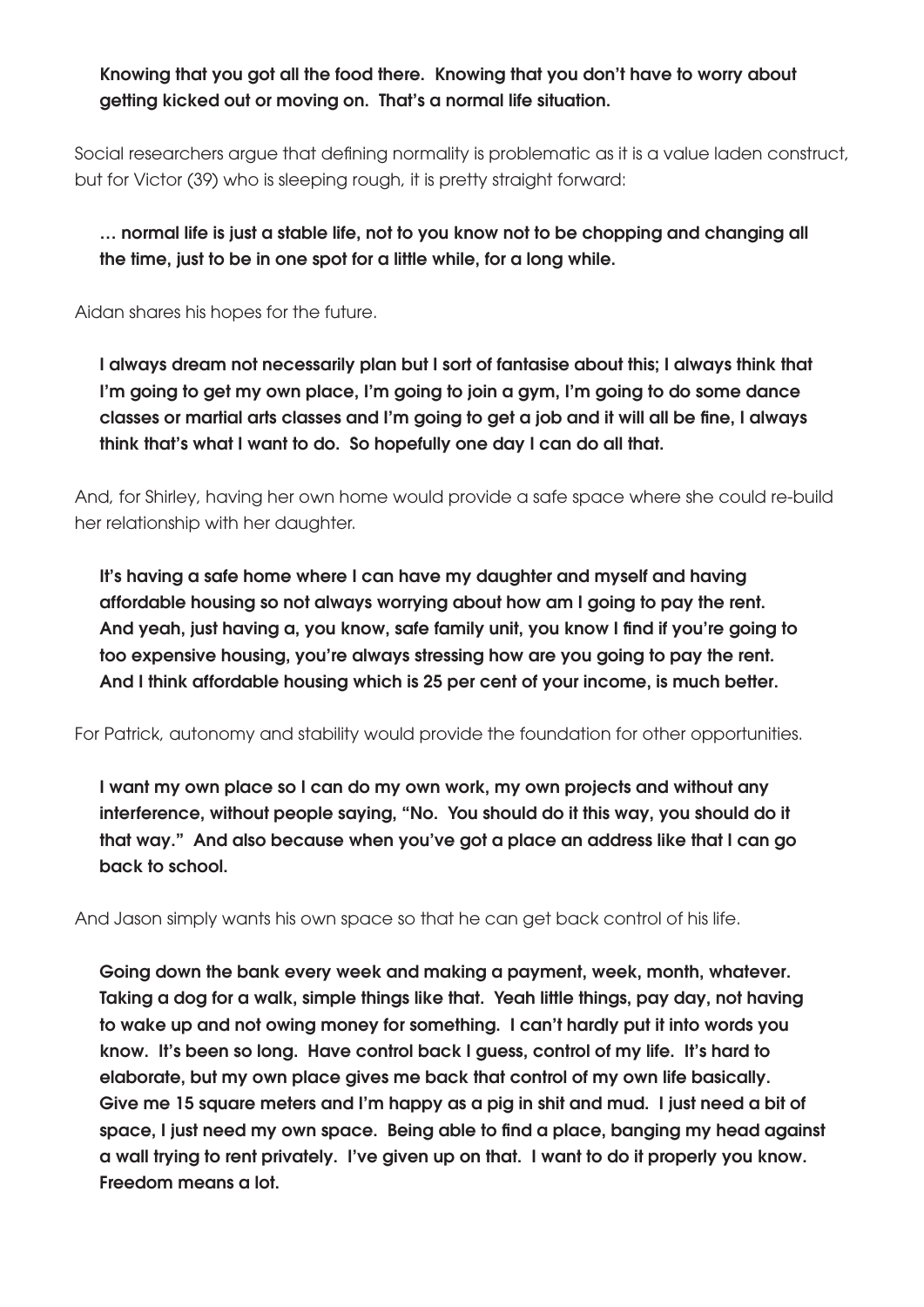# **CONCLUSION**

Policy makers, service providers, the media and even the public draw on a vast array of facts and figures to make sense of homelessness. Amid this proliferation of 'information' and 'evidence' it is easy to lose sight of the fact that homelessness is a lived experience that has a profound impact on the people who experience it. These stories remind us of that.

At the most basic level homelessness is about absence – the absence of stability, control and security. It is about the absence of a safe place to stay and the absence of stable friendships. It is about the absence of a meaningful, valued place in society. It is about the absence of ontological security.

People who experience homelessness actively seek ways to survive each day as best they can and to exit homelessness as quickly as they can. They are extremely resourceful and adaptable. Ultimately, however, the more effective people are at surviving, the more complicated it becomes to exit homelessness.

The experiences of people who live homelessness highlight that no matter how difficult their circumstances are, and no matter how many times they endure public condemnation, they retain aspirations for a better, more stable life. As a community we have a fundamental responsibility to provide the resources and support that enables people experiencing homelessness to realise their aspirations.

## REFERENCES

Johnson, G. Gronda, H. and Coutts, S. (2008) On the Outside: Pathways In and Out of Homelessness. Melbourne: Australian Scholarly Press,

Snow, D. and Anderson, L. (1993) Down on their Luck: A Study of Street Homeless People. Berkeley: University of California Press.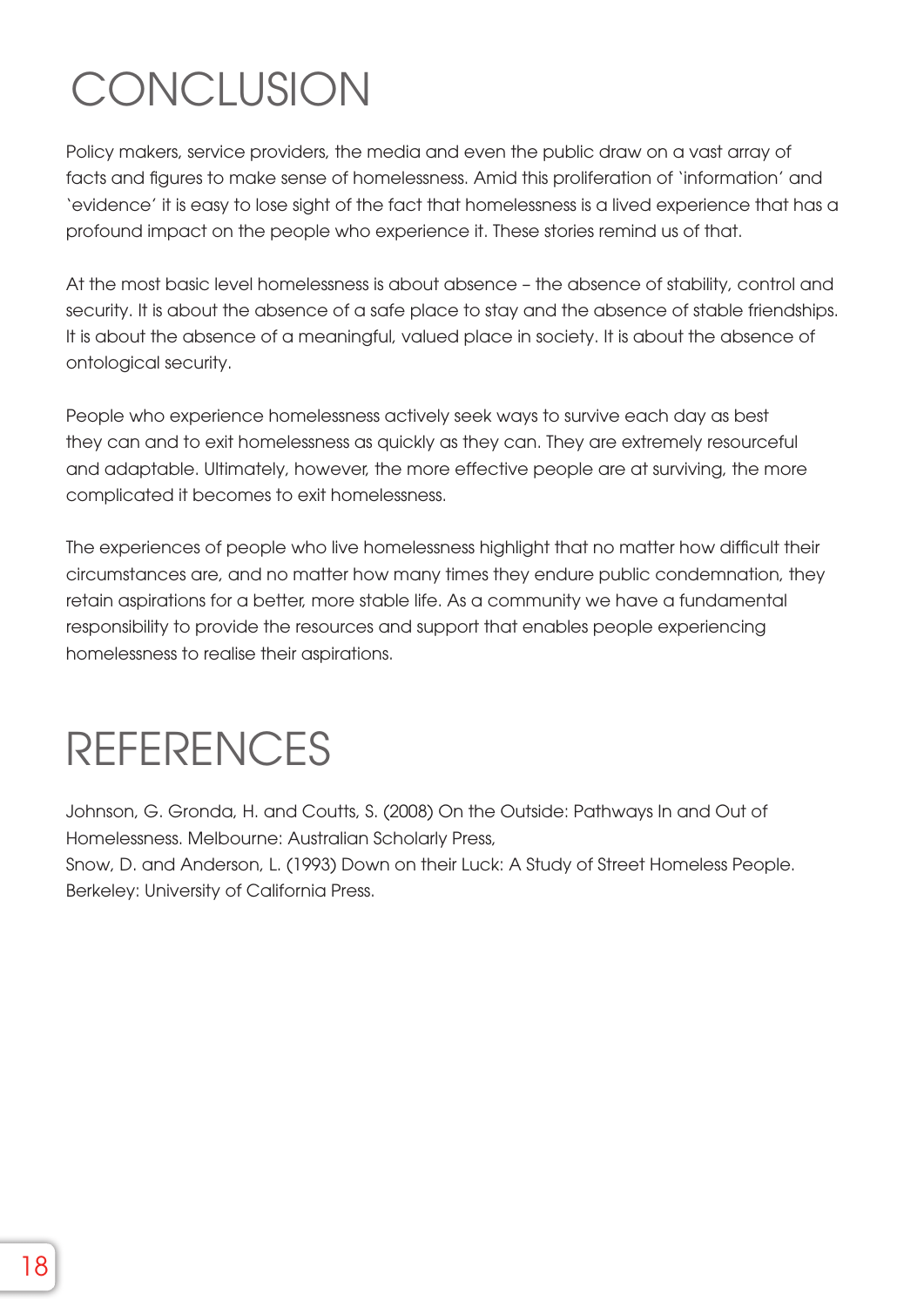… IT'S JUST ALL OVER A SILLY HOUSE … THERE'S PEOPLE THAT HAVE GOT THEIR OWN HOUSES, WOULDN'T THINK OF IT BUT YOU KNOW, I DON'T THINK THEY REALISE HOW LUCKY THEY ARE TO HAVE A HOUSE, YOU KNOW THEIR OWN PLACE WHERE YOU CAN CALL HOME. Shirley (34)